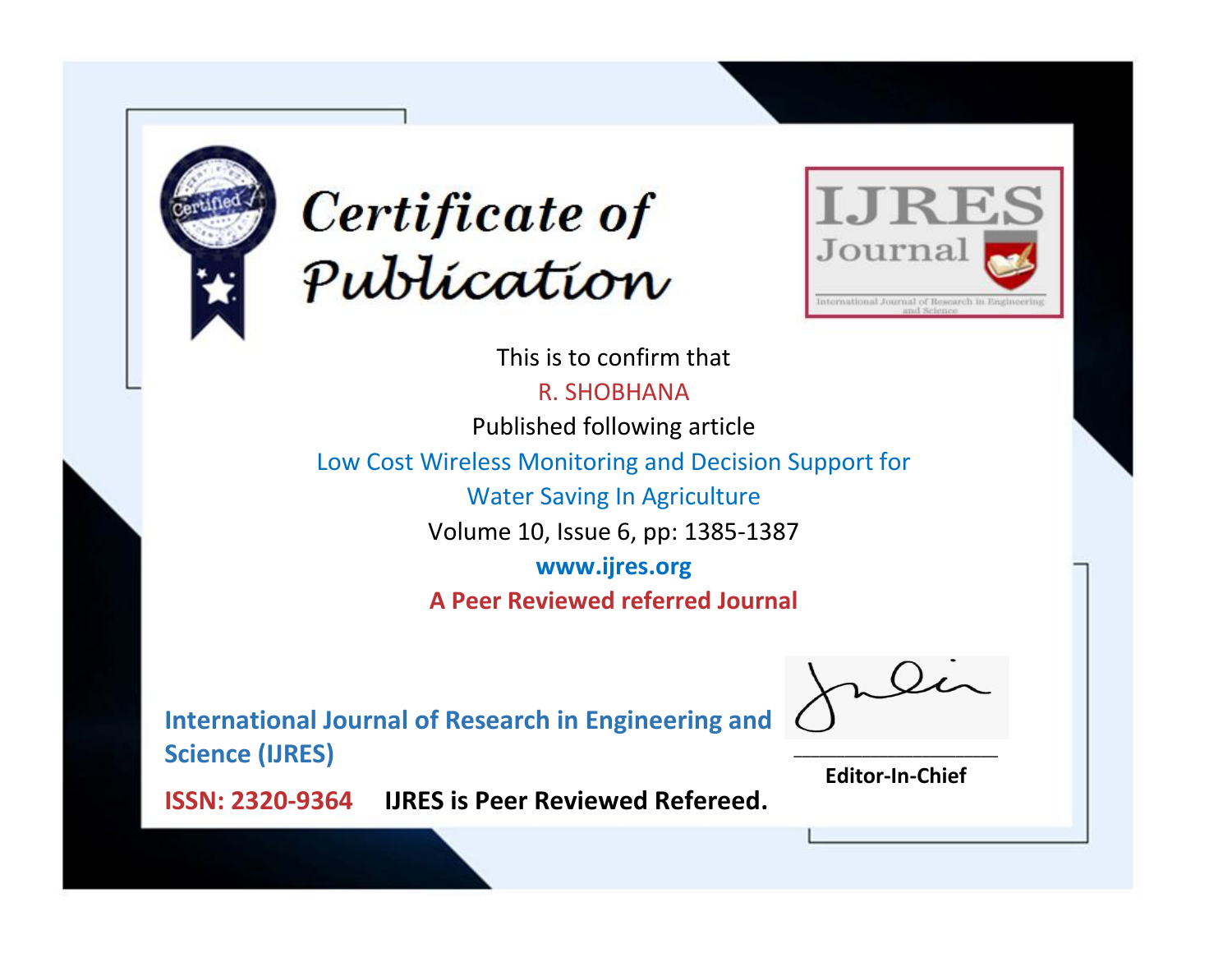



This is to confirm that

M. VIDHYA

Published following article

Low Cost Wireless Monitoring and Decision Support for

Water Saving In Agriculture

Volume 10, Issue 6, pp: 1385-1387

**www.ijres.org**

**A Peer Reviewed referred Journal**

**International Journal of Research in Engineering and Science (IJRES)**

\_\_\_\_\_\_\_\_\_\_\_\_\_\_\_\_\_\_\_\_\_\_\_\_ **Editor-In-Chief**

**Journal.**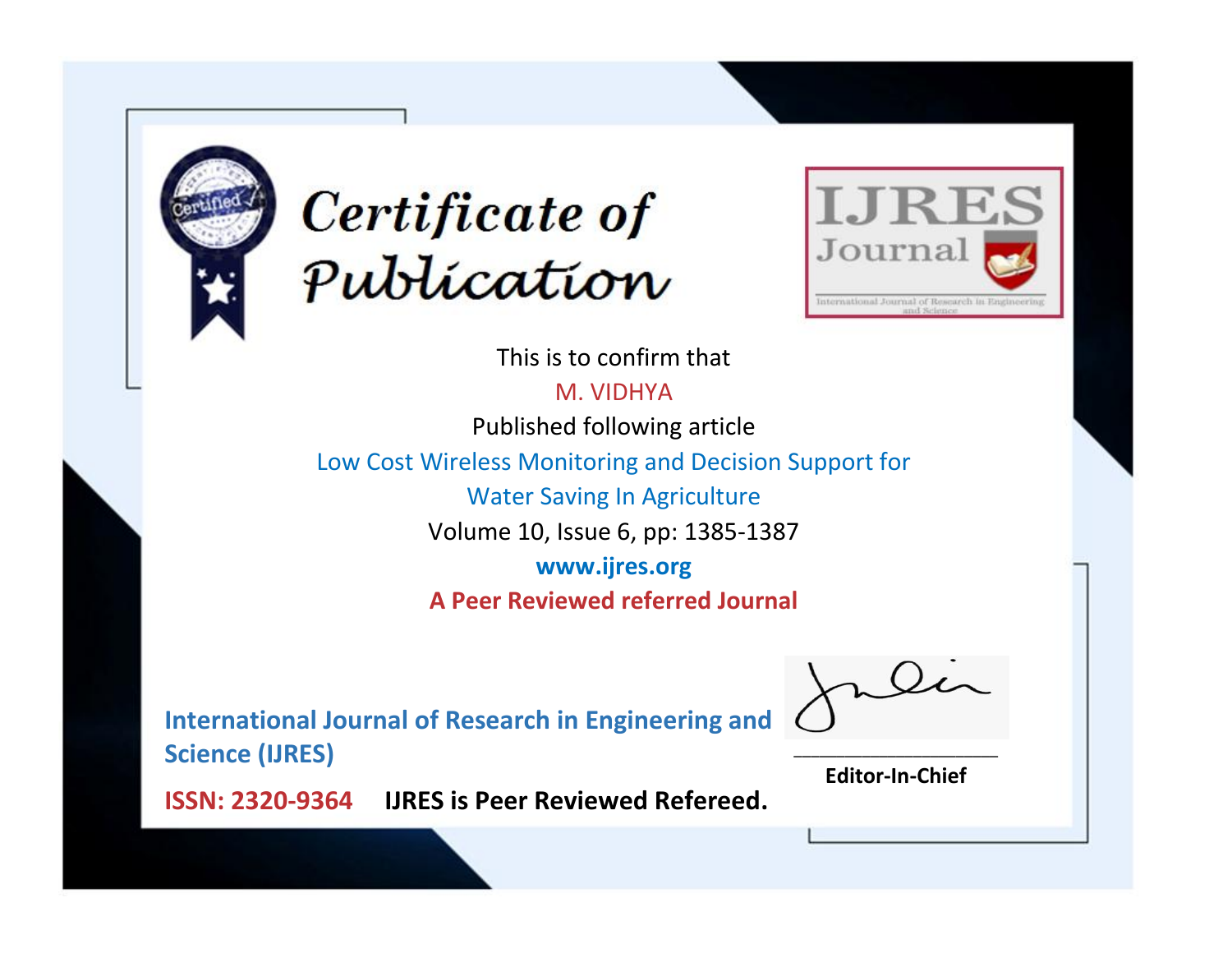



This is to confirm that

S. RANJITH

Published following article

Low Cost Wireless Monitoring and Decision Support for

Water Saving In Agriculture

Volume 10, Issue 6, pp: 1385-1387

**www.ijres.org**

**A Peer Reviewed referred Journal**

**International Journal of Research in Engineering and Science (IJRES)**

\_\_\_\_\_\_\_\_\_\_\_\_\_\_\_\_\_\_\_\_\_\_\_\_ **Editor-In-Chief**

**Journal.**